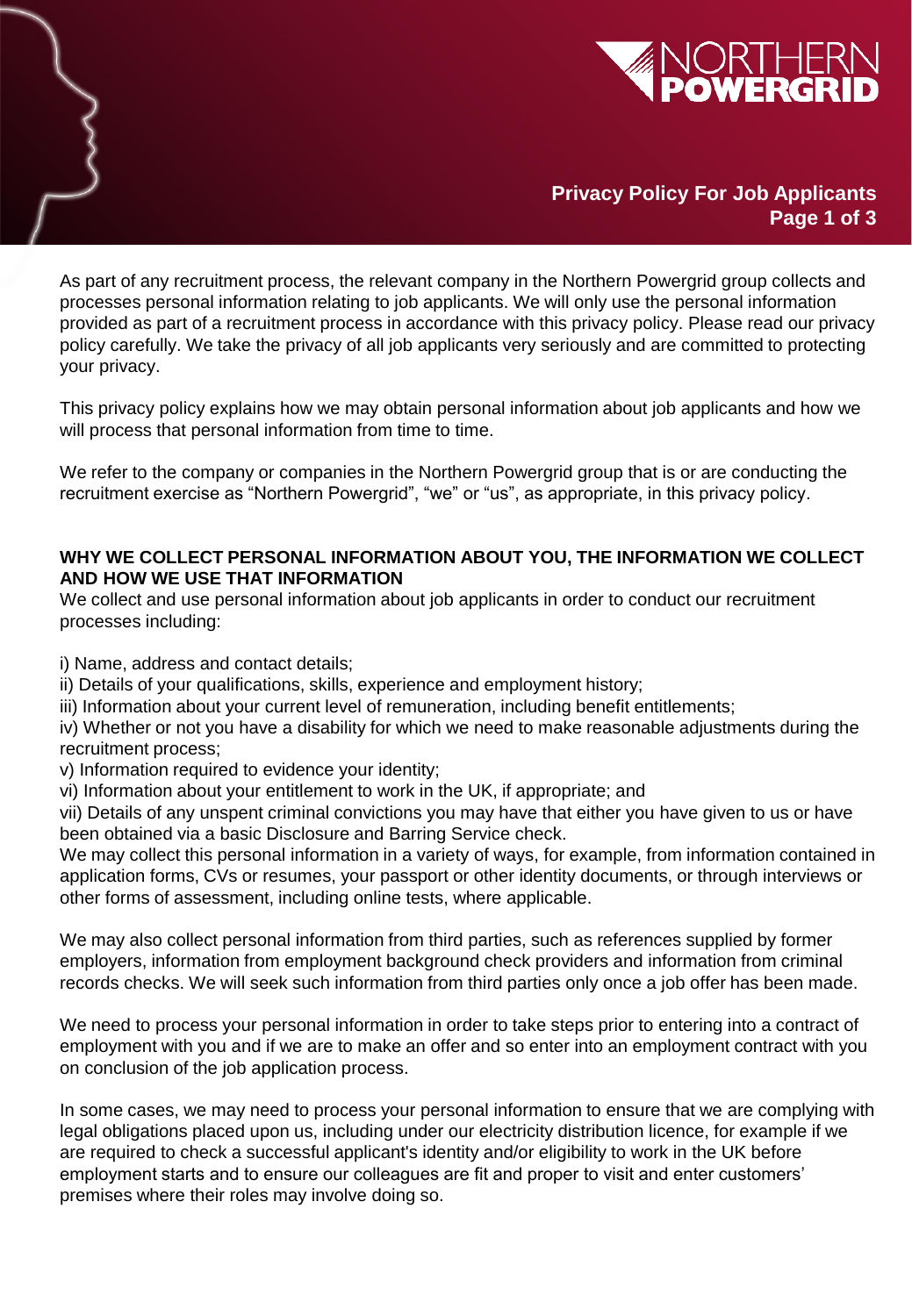

# **Privacy Policy For Job Applicants**

Page 2 of 3

We may process special categories of personal data, such as information contained in your passport, for identity-proofing purposes where applicable, and about your ethnic origin, sexual orientation or religion, to monitor recruitment statistics. We may also collect personal information about whether or not applicants are disabled so that we can make reasonable adjustments for candidates who have a disability. We process such information to carry out our obligations and exercise specific rights in relation to employment law.

For some roles, we will seek information about criminal convictions and offences from the Disclosure and Barring Service. Where we do so, it is because it is necessary for us to carry out our obligations and exercise specific rights in relation to employment law and under our electricity distribution licence.

Your information may be shared internally and between companies in the Northern Powergrid group for the purposes of the recruitment exercise, including to members of the People and People Services teams, appropriate line managers, managers in the business area in which you may work, the executive and senior management teams and IT staff, if access to your personal information is necessary for performance of their roles.

We will not use your personal information for any purpose other than for the recruitment exercise in respect of the job for which you have applied. If your application for employment is unsuccessful, we will hold your personal information on file for six months after the end of the relevant recruitment process. At the end of that period, your personal information will be deleted or destroyed.

If your application for employment is successful, any personal information gathered during the recruitment process will be transferred to your personal file and retained in accordance with our retention and destruction of records policy during and after your employment with us.

We consider that we have a legitimate interest in processing personal information obtained during the recruitment process and for keeping records of that process. Processing personal information from job applicants allows us to manage the recruitment process, assess and confirm an applicant's suitability for employment and decide to whom to offer a job. We may also need to process personal information from job applicants to respond to and defend against legal claims.

You are under no statutory or contractual obligation to provide us with your personal information during the recruitment process. However, if you do not provide that information, we may not be able to process your application properly or at all.

## **PROTECTION OF YOUR INFORMATION**

We maintain stringent security measures designed to protect your personal information. These measures include adhering to various security standards, following certain procedures, physical and technological protection and asking you for proof of identity before we disclose your personal information to you, where appropriate.

We may, in limited circumstances, transfer your personal data to a specialist service provider for<br>confirmation of our identity procting chocks. That service provider has appropriate technical and organisational measures in place to ensure the security of the personal data and we have entered into a<br>contract with the service provider which contains the data presenting terms required by the Concrete confirmation of our identity-proofing checks. That service provider has appropriate technical and contract with the service provider which contains the data processing terms required by the General Data Protection Regulation.